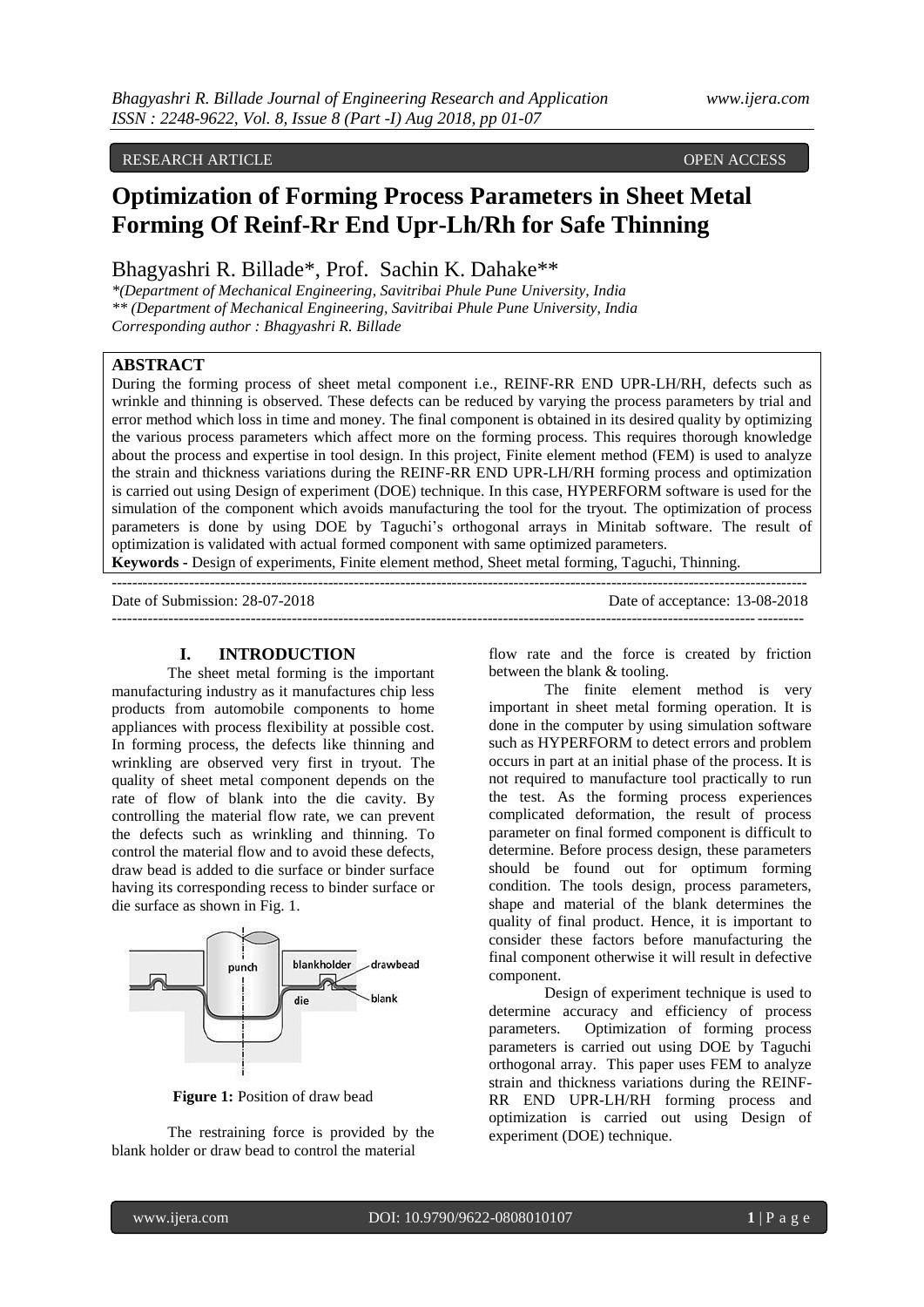## **II. LITERATURE REVIEW**

P. Petkar et al. [1] used finite element method to replace the trial and error method for obtaining the desired component. Optimization was carried out by using the design of experiments to find out various parameters which affect the quality of sheet metal component.

Nimbalkar D. H. [2] discussed the titical modeling and theoretical mathematical modeling and theoretical investigation of sheet metal forming procedure. He carried out FEM simulation for an industrial part which is to be formed by deep drawing operation.

M. J. Worswick [3] given detail information regarding how sheet metal forming operation are carried out and what are effects of different parameters such as tool geometry, friction between sheet and tool and various loads on sheet metal. Also explained latest advances related to the numerical simulation of stampings which stated methodologies for foreseeing metal formability, containing damage-based models for both the large as well as small variety. The evolution of calculating competency improving implicit as well as explicit solver algorithms has delivered the required computational rapidity to support increasing levels of practicality in mathematical representation of material performance, lubrication and tooling geometry, along with increased levels of accuracy.

Tan C. J. et al. [4] explained various factors affecting the final thickness of the deep drawn sheet metal part. The small decrease in thickness is mainly because of reduction in blank thickness. Subsequently the fatigue strength of the disk abruptly reduces even for a small reduction in thickness at the inner corner; a tailored blank with local thickening at the area corresponding to the inner corner produced by stamping was used in the multistage stamping to increase the thickness at the inner corner.

Makinouchi [5] described different examples for simulation, in those examples defects such as, wrinkles, surface deflection are predicted and forming limit conditions are studied. So, if there is a need for obtaining valuable data within moderate time as well as cost, one has to bind the tenacity of simulation.

Sandeep Patil et al. [6] used Altair's HyperForm to simulate the process of sheet metal forming and presented few case studies related to deep drawing simulation of cylindrical shells to understand sheet metal behavior. The concepts such as metal flow during drawing, severity in drawing and die requirement for deep drawing of cylindrical shells explained for education purpose with education software. He also provided methodology

for simulation of metal forming process using Altair's HyperWorks package.

## **III. METHODOGOLY**

The thinning and wrinkling of REINF-RR END UPR-LH/RH is reduced by the use of FEM simulations. CAD model and specification of REINF-RR END UPR-LH/RH is required for FEM simulation. The CAD modeling of REINF-RR END UPR-LH/RH is done, then from the theoretical calculations the required number of draws and press tonnages are calculated. Further the forming tools are modeled in CATIA V5R25 and this collection of data is used for virtual simulation experimentation. The optimization of forming process parameters is carried out by using Design of experiment technique by Taguchi orthogonal array in Minitab software. Final simulation is carried out with the optimum parameters and tool is designed for tryout. The complete methodology of project is shown in Fig. 2.



**Figure 2**: Methodology of project

#### **3.1 Modeling of component**

Modeling of REINF-RR END UPR-LH/RH was done in CATIA V5R25 as shown in Fig. 3 as per component specification and IGS provided by R&D department of the industry. Fig.3 shows the isometric view of REINF-RR END UPR-LH/RH.



**Figure 3:** CAD model of REINF-RR END UPR-LH/RH

#### **3.2 Specification of component**

- 1) Material IFHS350
- 2) Yield strength (YS) 220 Mpa
- 3) Ultimate tensile strength (UTS) 340 Mpa
- 4) Thickness  $-0.65$  mm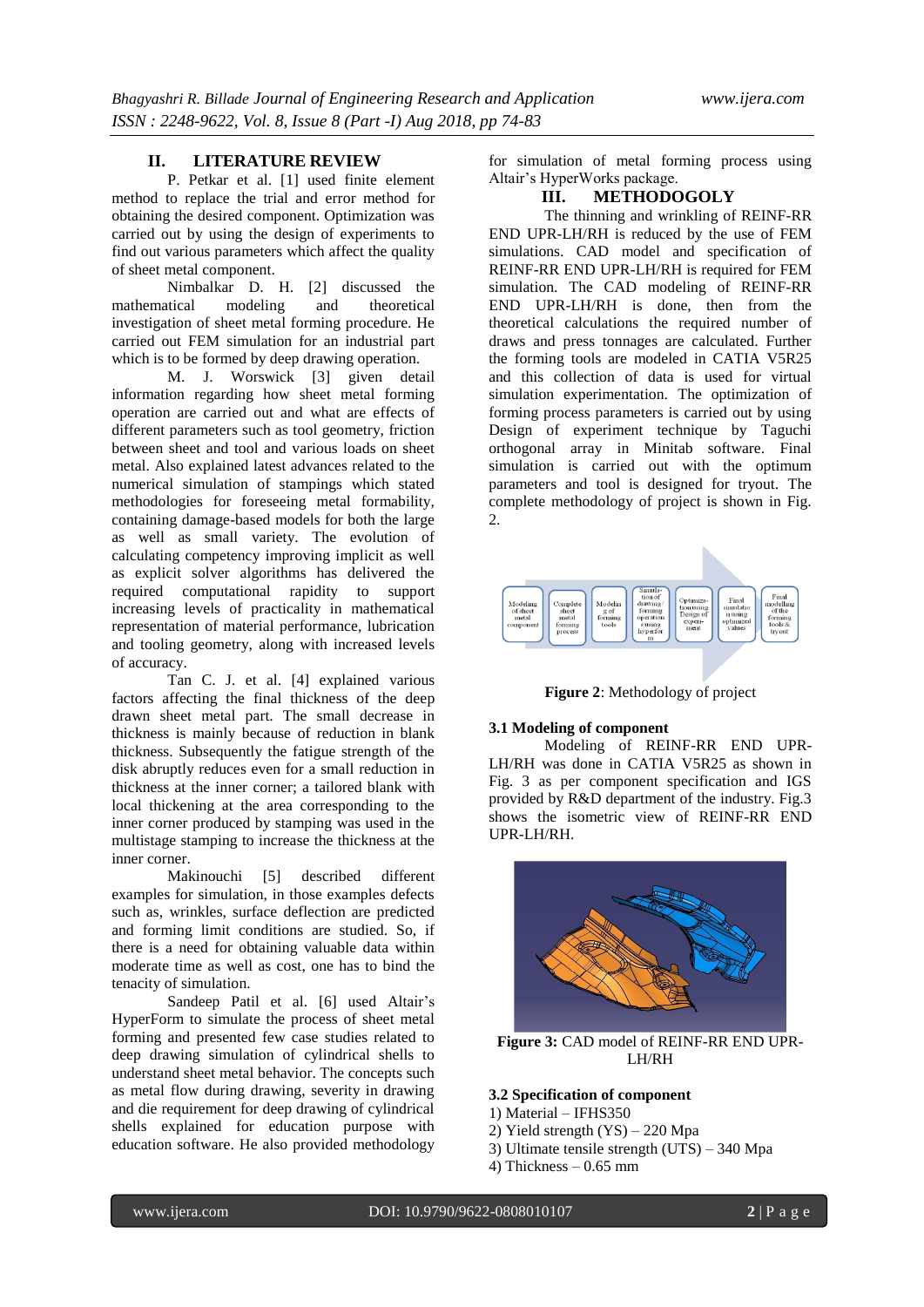5) Develop blank – 740 mm  $\times$  715 mm

### **3.3 Complete process to manufacture the part**

The complete process to manufacture the REINF-RR END UPR-LH/RH is shown in Fig. 4.

1) Blanking operation - First operation in single stage forming of REINF-RR END UPR-LH/RH.

2) Forming operation – The blank is deformed to required shape by plastic deformation.

3) Trim operation – It consists of cutting unwanted excess material from the periphery of previously formed component.

4) Restrike operation – The radii and form shape of previously formed component is sharpening in detail. Also eliminates spring back effect. Final component is obtained after this process.



**Figure 4:** The complete process to manufacture REINF-RR END UPR-LH/RH

## **3.4 Mathematical Draw calculations**

Given data:-

1) Draw perimeter = 1995 mm

- 2) Draw height  $(h) = 71$  mm
- 3) Draw constant  $(K) = 0.6 0.7$

#### **3.4.1 Calculation of punch diameter (d) in mm**

Punch diameter (d) = Punch perimeter/ $\pi$  $= 1995/\pi$  $= 635$  mm

#### **3.4.2 Calculation of h/d ratio to find number of draw required**

Here,  $h/d = 0.111$  $0 < h/d < 0.75$ - Simple draw  $0.75 < h/d < 1.5$  - Deep draw Hence simple draw is required for complete forming of REINF-RR END UPR-LH/RH.

## **3.4.3 Calculation of blank diameter (D)**

 $D = \sqrt{d^2 + 4dh}$  $= \sqrt{635^2 + 4 \times 635 \times 71}$  $= 764$  mm

## **3.4.4 Calculation of draw force (F)**

 $F = \pi dt \sigma y [D / d - K]$  $= 3.14 \times 635 \times 0.65 \times 220 \times [764 / 635 - 0.65]$  $= 157798 N$  $= 16$  Ton

#### **3.4.5 Blank holder load (BHL)**

 $BHL = 20\%$  of draw force  $(F)$  $= 3.2$  Ton

3.4.6 Draw Tonnage  $(P) = F + BHL$  $= 16 + 3.2$  $= 19.2$  Ton Considering Factor of safety 25% then, Draw Tonnage =  $1.25$  X 19.2

 $= 24$  Ton

### **3.5 Modeling of forming tool**

The modeling of forming tool of REINF-RR END UPR-LH/RH is designed as per above process in CATIA-V5 software. The single stage forming tool is as shown in Fig.5.



a) Lower die with punch and blank holder



b) Lower die with punch



c) Upper die **Figure 5:** CAD model of forming tool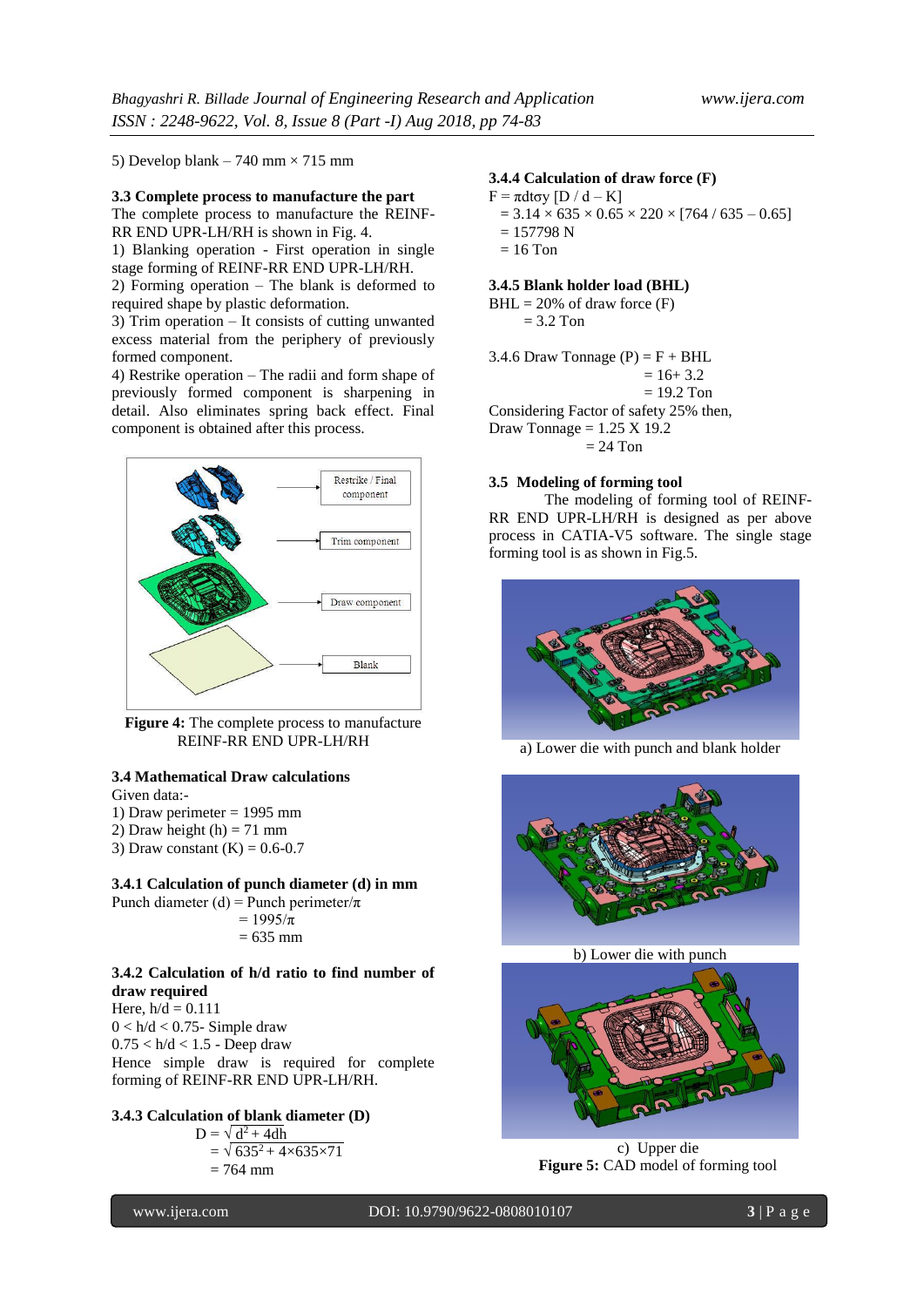#### **3.6 Simulation of drawing process**



**Figure 6**: Steps in the simulation process

The steps in the simulation are as shown in Fig.6. Simulation of drawing operation is carried out in HyperForm software using the incremental Radioss platform. The values of press tonnage, blank holder force, and coefficient of friction were calculated which are used to simulate the process.

The component to be formed is transferred to IGES format for the simulation in HyperForm. The mesh was created for upper steel (Die) and blank which gives mesh of blank holder and lower steel (punch) using automatic tool build option. The setup of forming tool is as shown in Fig.7. Several iterations are carried out to achieve the final component with less than 20% thinning with variable draw bead dimensions and variable blank holding force.



**Figure 7:** Forming tool set up

#### **3.7 Design of Experiment using Taguchi's orthogonal array**

For the optimization of forming process parameters, design of experiment is used with Taguchi's orthogonal array.

The basic steps associated with Design of experiments (DOE) using Taguchi are;

1) Experiments for selected influential factors

2) The statistical analysis of the data

3) Evaluate most influential factors

4) Find the optimized value from Taguchi analysis.

5) Carry out experiments

6) The conclusions reached and recommendations made as a result of the experiment.

3.7.1 Collection of Different Factors for Screening Experiments

The factors influencing the thinning error has been analyzed and it is observed that blank holding force, draw bead height and binder stroke affects most on the forming process of REINF-RR END UPR-LH/RH. Table 1 shows the factors influencing the % thinning.

| Factors                       | Levels  |         |         |
|-------------------------------|---------|---------|---------|
| influencing %<br>thinning     | Level 1 | Level 2 | Level 3 |
| <b>Blank</b> holding<br>force | 20      | 28      | 60      |
| Draw bead<br>height           |         |         | 6       |
| Binder stroke                 | 85      | 90      | 95      |

Table 1: Factors influencing % thinning & their values

L9-OA was constructed based on Taguchi method to evaluate the significance of interaction term as shown in Table 2. Virtual simulation experimentation is carried out using Altair's HyperForm software.

Table 2: L9- orthogonal array

| Sr. No.        | <b>BHF</b> | <b>DBH</b> | BS |
|----------------|------------|------------|----|
|                | 20         |            | 85 |
| $\overline{c}$ | 20         | 5          | 90 |
| 3              | 20         | 6          | 95 |
| 4              | 28         |            | 90 |
| 5              | 28         | 5          | 95 |
| 6              | 28         | 6          | 85 |
|                | 60         |            | 95 |
| 8              | 60         | 5          | 85 |
| 9              | 60         | 6          | 90 |

#### **3.8 Result of experimentation using simulation**

3.8.1 Die design without bead

Initially, the die was designed without bead. The blank holding force was set as 28 Ton.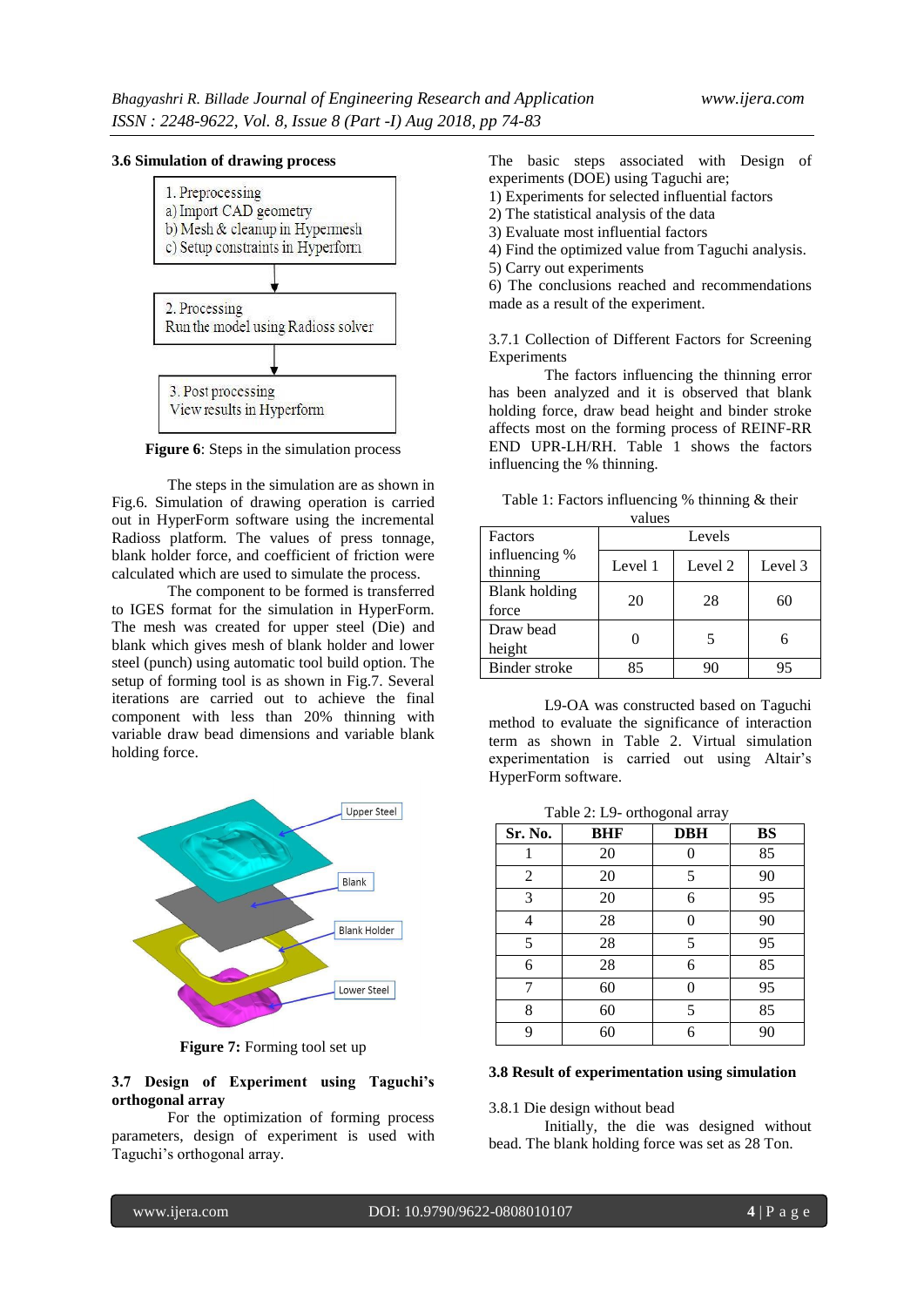

**Figure 8:** Simulation result of 1<sup>st</sup> iteration

Fig. 8 shows the result of  $1<sup>st</sup>$  simulation without a draw bead. It shows safe thinning of 18.843% but forming limit diagram (FLD) shows wrinkle on the part. As the result shows wrinkle in part, we have to go for next iteration.

3.8.2 Die design with step bead

In this iteration, step bead was added to the die profile with a corresponding recess in the blank holder. The height of bead was considered as 5mm with entry and exit radius as 5mm. The blank holding force was considered as 28 Ton.



**Figure 9:** Simulation result of 4<sup>th</sup> iteration

Fig. 9 shows the result of simulation with step bead. In this case, maximum thinning occurred is 28.173% which is more than desired value i.e. more than 20%. Forming limit diagram (FLD) shows wrinkle on the component. To reduce thinning up to 20%, more iteration is required. So

we have to take more iteration until the safe thinning will occur and there should be no tendency of wrinkle and any failure of part. But here we consider only 2 iterations based on L9 orthogonal array.

> The result of simulation of these 9 experiments in terms of % thinning is used as a response for Taguchi method as shown in Table 3. The experiments were performed twice and the average is taken as response to calculate S/N ratio and mean.

| BH<br>F | DB<br>$\bf H$ | BS | $\frac{0}{0}$<br><b>Thinnin</b><br>$g_1$ | $\frac{0}{0}$<br><b>Thinnin</b><br>g2 | Averag<br>e |
|---------|---------------|----|------------------------------------------|---------------------------------------|-------------|
| 20      | 0             | 85 | 14.28                                    | 14.78                                 | 14.53       |
| 20      | 5             | 90 | 25.16                                    | 25.45                                 | 25.305      |
| 20      | 6             | 95 | 19.33                                    | 18.78                                 | 19.055      |
| 28      | 0             | 90 | 18.84                                    | 19.25                                 | 19.045      |
| 28      | 5             | 95 | 28.17                                    | 26.45                                 | 27.31       |
| 28      | 6             | 85 | 17.606                                   | 17.95                                 | 17.778      |
| 60      | 0             | 95 | 14.19                                    | 14.56                                 | 14.375      |
| 60      | 5             | 85 | 15.45                                    | 15.58                                 | 15.515      |
| 60      | 6             | 90 | 17.59                                    | 17.86                                 | 17.725      |

Table 3: Experimental Results

#### **3.9 Analysis of data**

After conducting the experiments, results were converted in S/N ratio values. The final L9- OA displaying response values and their corresponding S/N ratio values for % thinning error are shown in Table 4. For these experimentation and analysis using Taguchi results are-

**BHF DBH BS Average SNRA1 MEAN1** 20 0 85 14.53 -23.2453 14.53 20 5 90 25.305 -28.0641 25.305 20 6 95 19.055 -25.6002 19.055 28 0 90 19.045 -25.5956 19.045 28 | 5 | 95 | 27.31 | -28.7264 | 27.31 28 6 85 17.778 -24.9977 17.778 60 0 95 14.375 -23.1522 14.375 60 5 85 15.515 -23.815 15.515 60 6 90 17.725 -24.9717 17.725

Table 4: S/N ratios and mean values

Main effect plot

The main effects plot for means of blank holding force, draw bead height and binder stroke are shown in Fig. 10. From main plot effect, it has been observed that % thinning is maximum at level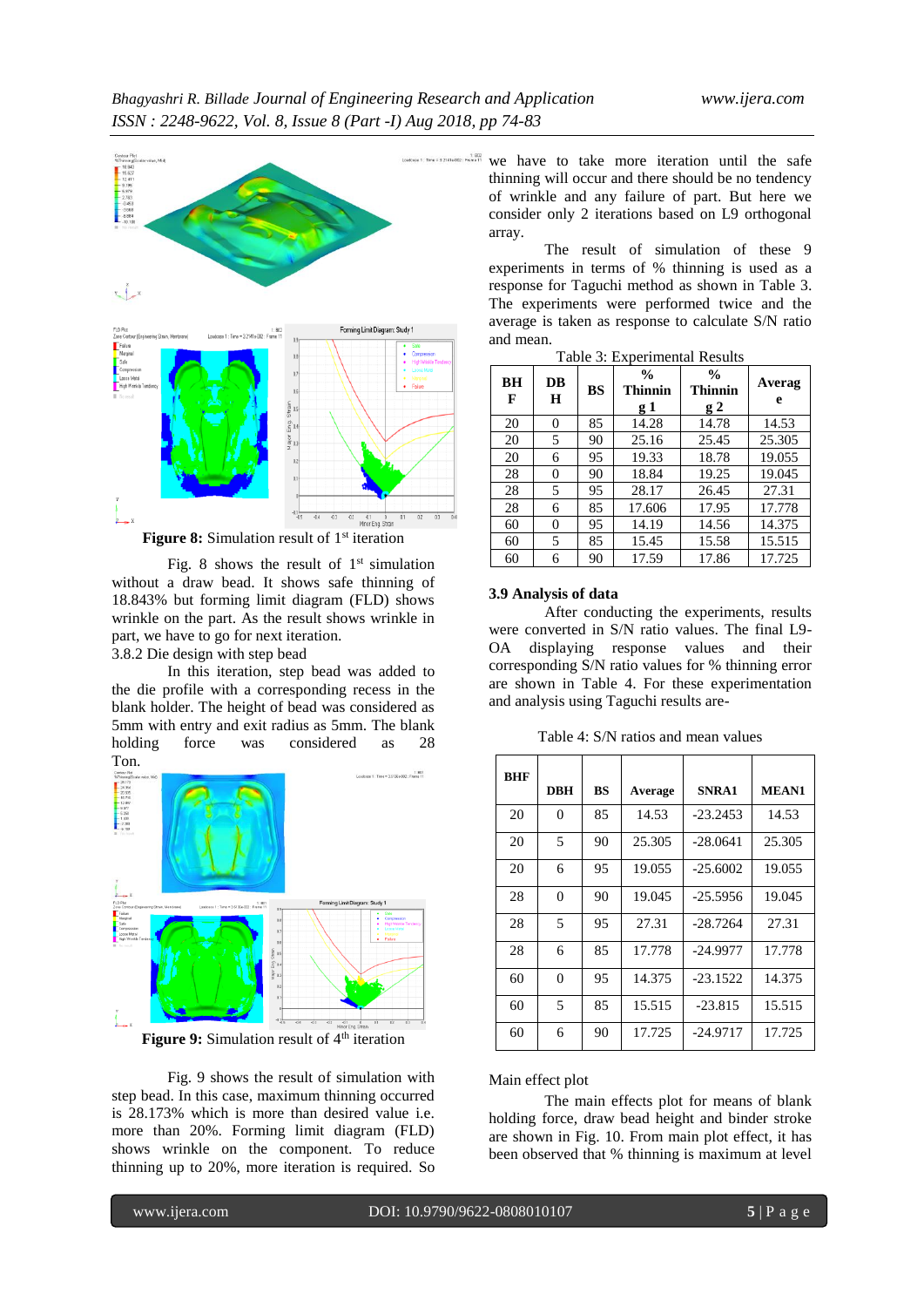2 of blank holding force, at level 2 of draw bead height and at level 2 of binder stroke.



**Figure 10:** Main effect plot for means

Response Table for Means

| Level         | BHF   | <b>DBH</b> | <b>BS</b> |
|---------------|-------|------------|-----------|
|               | 19.63 | 15.98      | 15.94     |
| 2             | 21.38 | 22.71      | 20.69     |
| $\mathcal{F}$ | 15.87 | 18.19      | 20.25     |
| Delta         | 5.51  | 6.73       | 4.75      |
| Rank          | 2.    |            |           |

**Figure 11:** Response table for Means

Response table for means is shown in Fig.11. The delta value given in the table gives the variations in mean within the levels, more the variation more is the delta value and hence more is the contribution of that factor in the response. The rank for each control factor given in a table gives the order in which every factor is contributing in a particular response and it is decided on the value of delta. From higher to lower value of delta ranks of all factors are decided. It can be seen from the table that the delta value for draw bead height is maximum followed by blank holding force and binder stroke. Hence in the same order rank is given to the control factors.

Taguchi's predictions for optimum %thinning results are collected as shown in Fig. 12.

| Taguchi Analysis: Average versus BHF, DBH,<br>BS<br>Predicted values<br>Prediction |
|------------------------------------------------------------------------------------|
| S/N Ratio<br>Mean                                                                  |
| 28.8149 17.857<br>Settings                                                         |
| <b>DBH</b><br><b>BHF</b><br>BS                                                     |
| 28<br>5<br>90                                                                      |

**Figure 12:** Taguchi analysis predictions

For minimum % thinning, predicted optimum values are collected as shown in Fig. 12 which means for this predicted values of optimum setting if we carry out simulation experiment the % thinning will be 17.85%.

#### **IV. RESULT AND DISCUSSION**

The optimum values for influential factors for thinning % less than 20% i.e. 17.857% are obtained from Taguchi's prediction.

- A. Blank holding force = 28 Ton
- B. Draw bead height =  $5 \text{ mm}$
- C. Binder stroke  $= 90$  mm

Now the simulation of whole process with these predicted optimized values is carried out, and the results of this simulation for %thinning at the forming stage are shown in Fig. 13.



**Figure 13:** Simulation results for optimized parameters

The maximum %thinning observed in this process is 17.606%, which proves the optimization was successful till the simulation is concerned. Now, this virtual simulation experiments and the optimization results are to be validated with actual